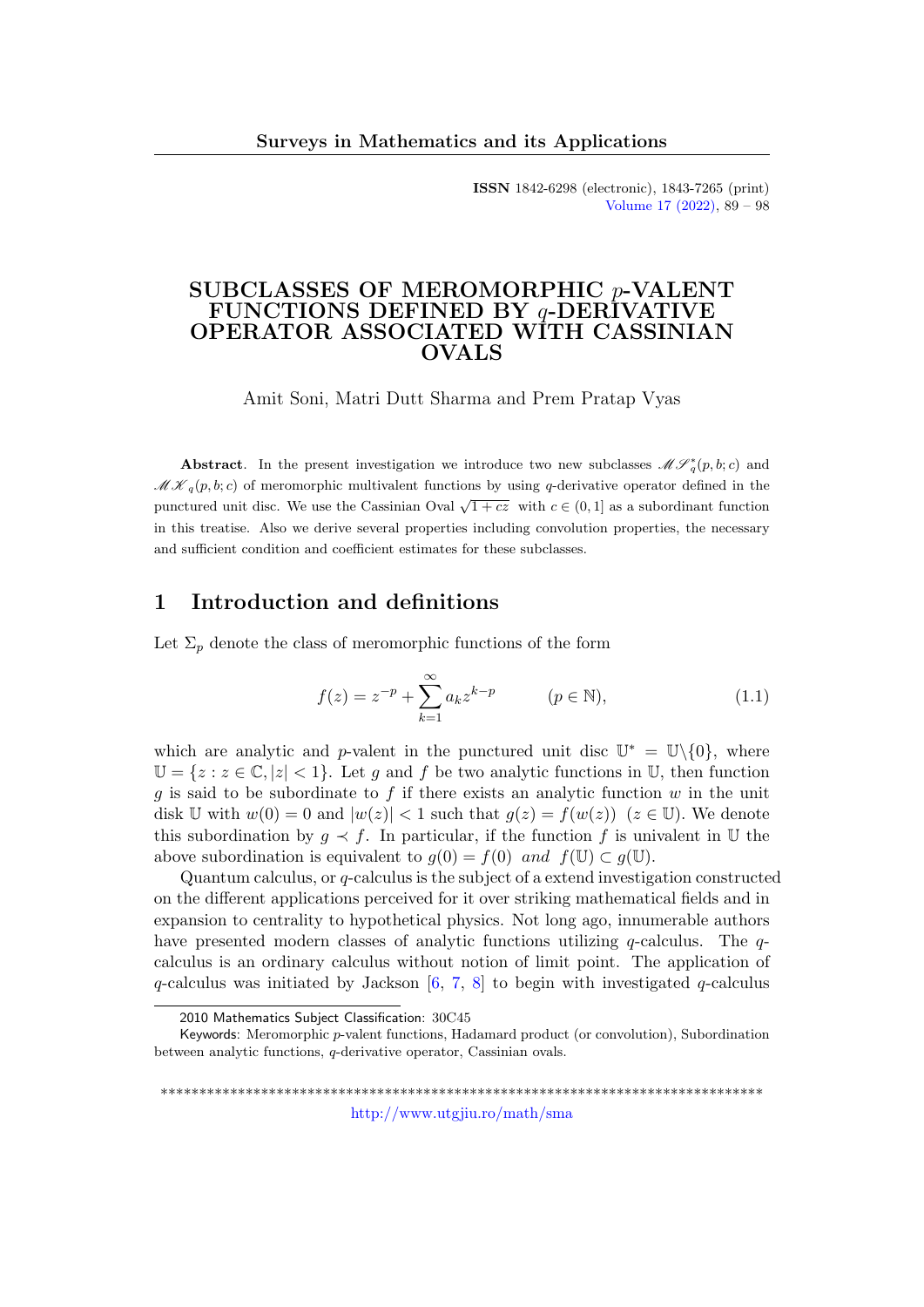applications, efficiently creating q-derivative and  $q$ -integral. By making use of  $q$ calculus various functions classes in Geometric Functions Theory are introduced and investigated from different view points and perspectives (see [\[1\]](#page-7-3), [\[12\]](#page-7-4), [\[17\]](#page-8-0), [\[19\]](#page-8-1), [\[20\]](#page-8-2), [\[23\]](#page-8-3) and references therein). Purpose of this treatise is to introduce and study two new subclasses of  $p$ -valent meromorphic functions by applying  $q$ -derivative operators in conjunction with the principle of subordinations.

For  $0 < q < 1$ , the q-derivative of a function f is defined by (see [\[5,](#page-7-5) [6,](#page-7-0) [7,](#page-7-1) [8\]](#page-7-2))

<span id="page-1-0"></span>
$$
D_q f(z) = \frac{f(qz) - f(z)}{(q - 1)z} \qquad (z \in \mathbb{U}),
$$
 (1.2)

provided that  $f'(0)$  exists.

From  $(1.2)$ , it can be easily obtain that

$$
D_q f(z) = \frac{-[p]_q}{q^p z^{p+1}} + \sum_{k=1}^{\infty} [k-p]_q a_k z^{k-p-1},
$$

where

$$
[k]_q = \frac{1 - q^k}{1 - q}.
$$

As  $q \rightarrow 1^-$ ,  $[k]_q \rightarrow k$  and  $\lim_{q \rightarrow 1^-} D_q f(z) = f'(z)$ . Also, we have

$$
[k+p]_q = [k]_q + q^k [p]_q = q^p [k]_q + [p]_q,
$$
  

$$
[k-p]_q = q^{-p} [k]_q - q^{-p} [p]_q,
$$
  

$$
[0]_q = 0, [1]_q = 1.
$$

For  $f \in \Sigma_p$  given by  $(1.1)$  and  $g \in \Sigma_p$  given by

$$
g(z) = z^{-p} + \sum_{k=1}^{\infty} b_k z^{k-p} \qquad (p \in \mathbb{N}),
$$

the Hadamard product (or convolution) of  $f$  and  $g$  is defined by

$$
(f * g)(z) = z^{-p} + \sum_{k=1}^{\infty} a_k b_k z^{k-p} = (g * f)(z).
$$

Motivated essentially due to the work of Aouf et al.  $[3]$ , Kant and Vyas  $[9]$ , Seoudy  $[15]$ , Seoudy and Aouf  $[16]$  and Srivastava et al.  $[21]$ , we define the following two subclasses of  $\Sigma_p$  by using the q-derivative operator  $D_q$  and the principle of subordination between analytic functions:

\*\*\*\*\*\*\*\*\*\*\*\*\*\*\*\*\*\*\*\*\*\*\*\*\*\*\*\*\*\*\*\*\*\*\*\*\*\*\*\*\*\*\*\*\*\*\*\*\*\*\*\*\*\*\*\*\*\*\*\*\*\*\*\*\*\*\*\*\*\*\*\*\*\*\*\*\*\* Surveys in Mathematics and its Applications 17 [\(2022\),](http://www.utgjiu.ro/math/sma/v17/v17.html) 89 – 98 <http://www.utgjiu.ro/math/sma>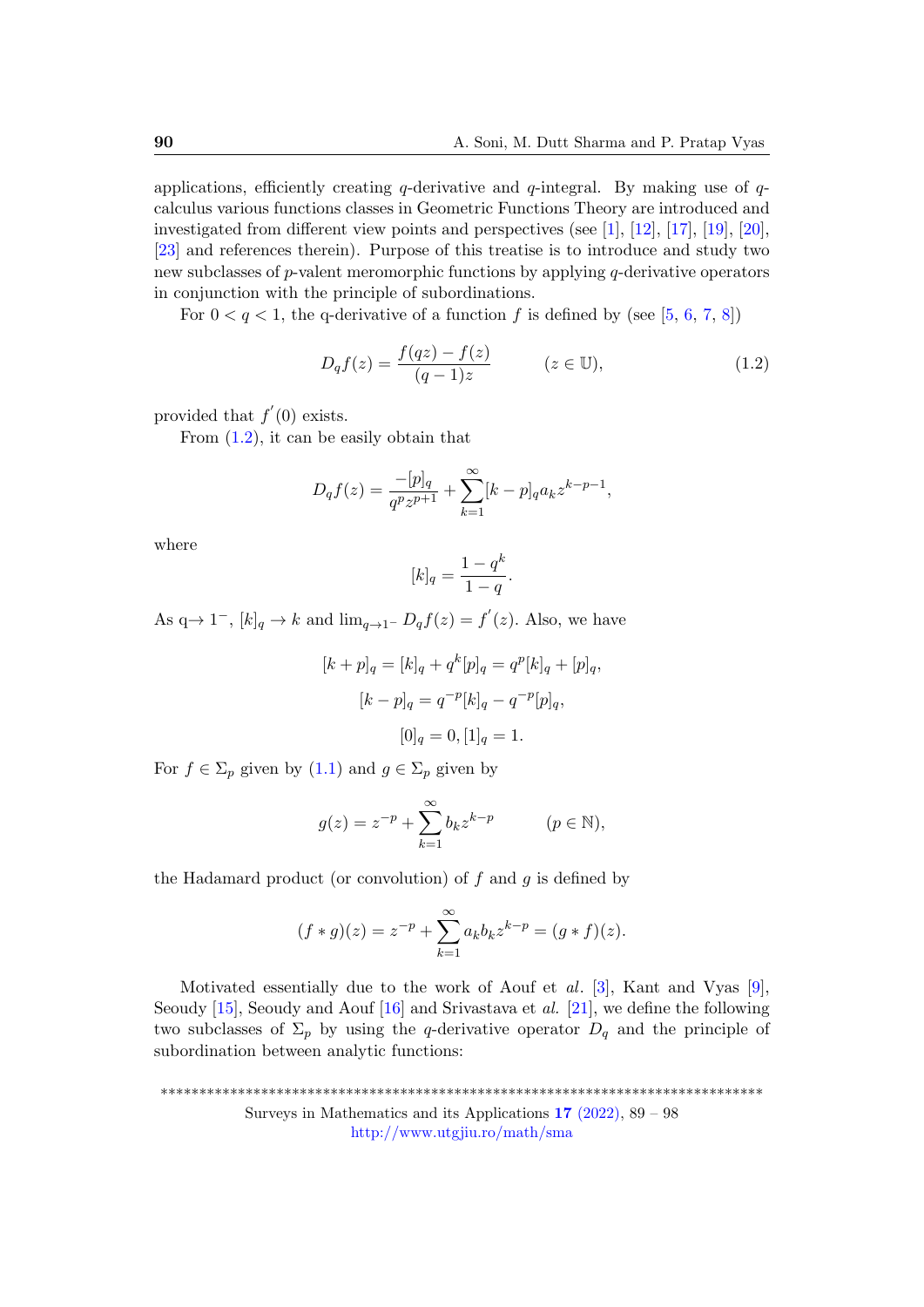**Definition 1.** Let  $0 < q < 1$ ,  $c \in (0,1]$  and  $b \in \mathbb{C} \setminus \{0\}$ . A function f belonging to  $\Sigma_p$  is said to be in the class  $\mathscr{M}\mathscr{S}_q^*(p,b;c)$  if it satisfies

<span id="page-2-0"></span>
$$
1 - \frac{1}{b} \left[ \frac{zD_q f(z)}{f(z)} + \frac{[p]_q}{q^p} \right] \prec q_c(z). \tag{1.3}
$$

**Definition 2.** Let  $0 < q < 1$ ,  $c \in (0,1]$  and  $b \in \mathbb{C} \setminus \{0\}$ . A function f belonging to  $\Sigma_p$  is said to be in the class  $\mathcal{MK}_q(p, b; c)$  if it satisfies

$$
1 - \frac{1}{b} \left[ \frac{D_q(zD_qf(z))}{D_qf(z)} + \frac{[p]_q}{q^p} \right] \prec q_c(z), \tag{1.4}
$$

where  $q_c(z) = \sqrt{1 + cz}$   $(z \in \mathbb{U}).$ 

We also verify from both above definitions that

<span id="page-2-1"></span>
$$
f \in \mathcal{MK}_q(p, b; c) \Leftrightarrow -\frac{q^p}{[p]_q} z D_q f \in \mathcal{MF}_q^*(p, b; c).
$$
 (1.5)

Notice that for  $c \in (0,1)$  the set  $q_c(\mathbb{U}) = \{ \omega \in \mathbb{C} : Re \ \omega > 0 \cap |\omega^2 - 1| < c \}$  is the interior of the right half of the Cassini's curve  $|\omega^2 - 1| = c$  and in the special case  $c = 1$  this curve is the Bernoulli's lemniscate; see [\[11\]](#page-7-8), pp. 231-235.





For detailed study about Cassinian ovals and related topics one can refer [\[2,](#page-7-9) [4,](#page-7-10) [10,](#page-7-11) [13,](#page-7-12) [14,](#page-8-7) [18,](#page-8-8) [22\]](#page-8-9). In the present investigations, we derive several properties including convolution properties, the necessary and sufficient condition and coefficient estimates for functions belonging to the subclasses  $\mathcal{MF}^*_q(p, b; c)$  and  $\mathcal{MK}_q(p, b; c)$ .

\*\*\*\*\*\*\*\*\*\*\*\*\*\*\*\*\*\*\*\*\*\*\*\*\*\*\*\*\*\*\*\*\*\*\*\*\*\*\*\*\*\*\*\*\*\*\*\*\*\*\*\*\*\*\*\*\*\*\*\*\*\*\*\*\*\*\*\*\*\*\*\*\*\*\*\*\*\* Surveys in Mathematics and its Applications  $17$  [\(2022\),](http://www.utgjiu.ro/math/sma/v17/v17.html) 89 – 98 <http://www.utgjiu.ro/math/sma>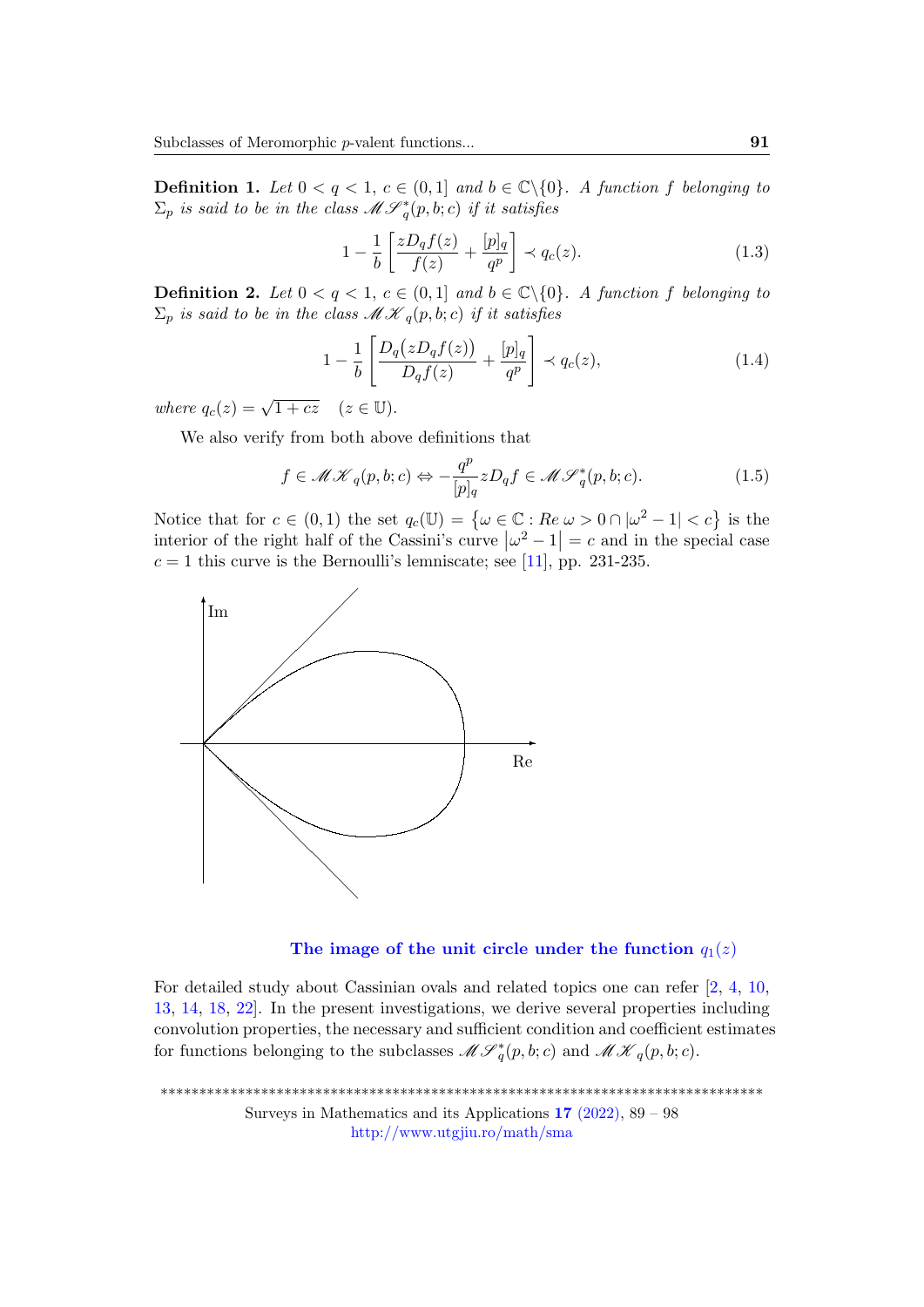# 2 Main Results

Unless otherwise mentioned, we assume throughout this section that  $0 < q < 1$ ,  $c \in (0, 1], b \in \mathbb{C} \backslash \{0\}$  and  $\theta \in [0, 2\pi)$ .

<span id="page-3-4"></span>**Theorem 3.** If  $f \in \Sigma_p$ , then  $f \in \mathcal{MF}_q^*(p, b; c)$  if and only if

<span id="page-3-0"></span>
$$
z^{p}\left[f(z) * \frac{1 + [M(\theta) - q]z}{z^{p}(1 - z)(1 - qz)}\right] \neq 0 \qquad (z \in \mathbb{U}^{*}),
$$
\n(2.1)

where

<span id="page-3-5"></span>
$$
M(\theta) = \frac{e^{-i\theta}(1 + \sqrt{1 + ce^{i\theta}})}{cbq^p}.
$$
\n(2.2)

*Proof.* It is easy to verify that for any function  $f \in \Sigma_p$ , we have

<span id="page-3-1"></span>
$$
f(z) = f(z) * \frac{1}{z^p(1-z)}
$$
\n(2.3)

and

<span id="page-3-2"></span>
$$
-\frac{q^{p}}{[p]_{q}}zD_{q}f(z) = f(z) * \frac{1 - \left(q + \frac{1}{[p]_{q}}\right)z}{z^{p}(1 - z)(1 - qz)}.
$$
\n(2.4)

First, if  $f \in \mathcal{MF}_{q}^{*}(p, b; c)$ , in order to prove that  $(2.1)$  holds we will write  $(1.3)$  by using the definition of the subordination, that is

$$
-\frac{q^p}{[p]_q}\frac{zD_qf(z)}{f(z)} = 1 - b\frac{q^p}{[p]_q} \left(1 - \sqrt{1 + c\omega(z)}\right) \qquad (z \in \mathbb{U}^*),
$$

where  $w$  is a Schwarz function, hence

<span id="page-3-3"></span>
$$
z^{p}\left[-q^{p}zD_{q}f(z)-\left\{[p]_{q}+bq^{p}(\sqrt{1+ce^{i\theta}}-1)\right\}f(z)\right]\neq0\qquad(z\in\mathbb{U}^{*}).\qquad(2.5)
$$

Now from  $(2.3)$  and  $(2.4)$ , we may write  $(2.5)$  as

$$
z^{p}\left[\left(f(z) * \frac{\left\{1 - \left(q + \frac{1}{|p|_{q}}\right)z\right\}[p]_{q}}{z^{p}(1-z)(1-qz)}\right) - \left\{|p]_{q} + bq^{p}(\sqrt{1+ce^{i\theta}} - 1)\right\}\left(f(z) * \frac{1}{z^{p}(1-z)}\right)\right] \neq 0 \qquad (z \in \mathbb{U}^{*}),
$$

which is equivalent to

$$
z^{p}\left[f(z) * \frac{1+\left(-q + \frac{1}{bq^{p}(\sqrt{1+ce^{i\theta}-1)}}\right)z}{z^{p}(1-z)(1-qz)}\Big[-bq^{p}(\sqrt{1+ce^{i\theta}}-1)\Big]\right] \neq 0
$$

\*\*\*\*\*\*\*\*\*\*\*\*\*\*\*\*\*\*\*\*\*\*\*\*\*\*\*\*\*\*\*\*\*\*\*\*\*\*\*\*\*\*\*\*\*\*\*\*\*\*\*\*\*\*\*\*\*\*\*\*\*\*\*\*\*\*\*\*\*\*\*\*\*\*\*\*\*\*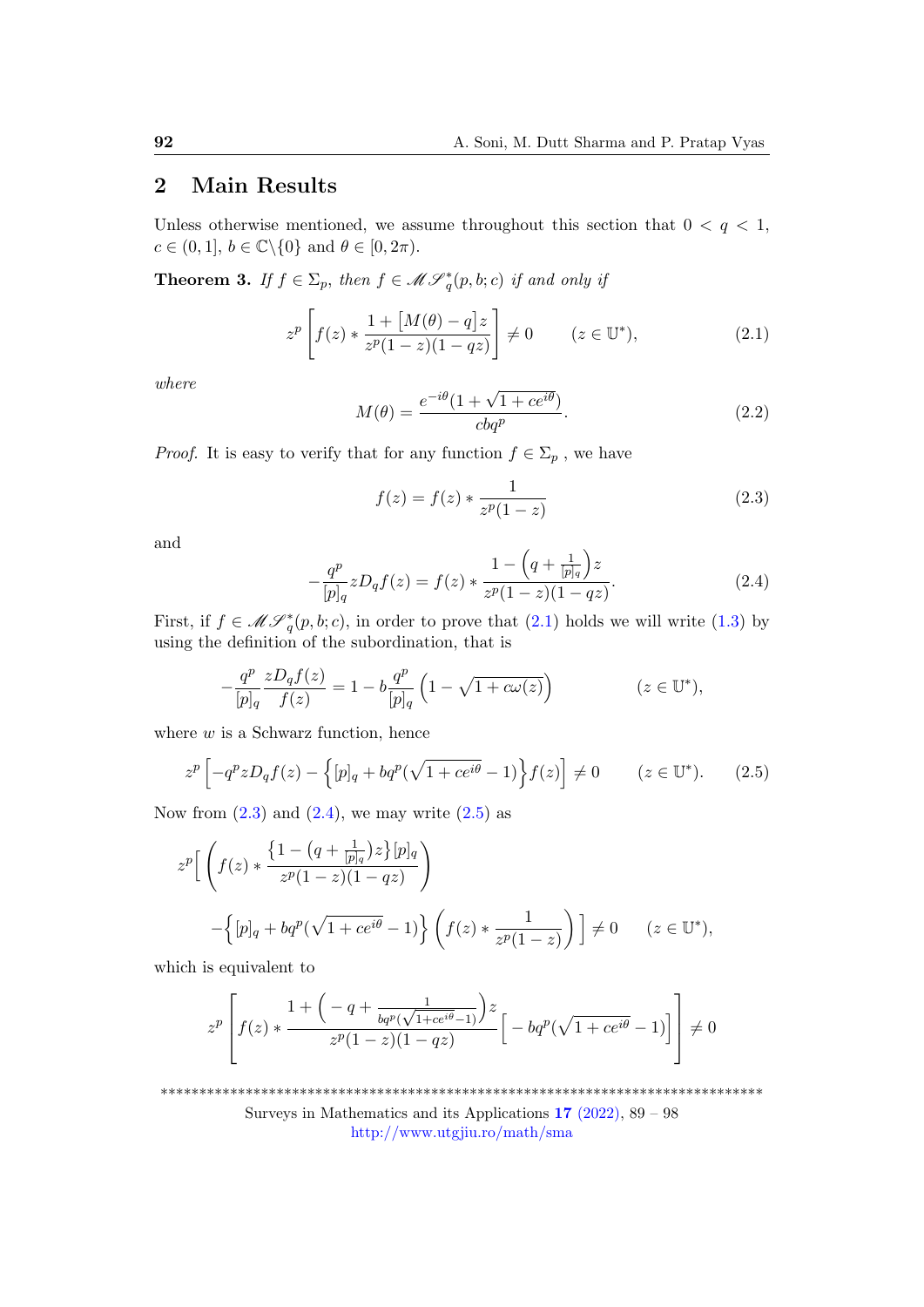or

$$
z^{p}\left[f(z) * \frac{1 + \left(\frac{e^{-i\theta}\left(1 + \sqrt{1 + ce^{i\theta}}\right)}{cbq^{p}} - q\right)z}{z^{p}(1-z)(1-qz)}\right] \neq 0 \qquad (z \in \mathbb{U}^{*}),
$$

which leads to  $(2.1)$ , that proves the necessary part of Theorem [3.](#page-3-4) Reversely, suppose that  $f \in \Sigma_p$  satisfy the condition  $(2.1)$ . Since it was shown in the first part of the proof that assumption  $(2.1)$  is equivalent to  $(2.5)$ , we obtain that

<span id="page-4-0"></span>
$$
-\frac{q^p}{[p]_q}\frac{zD_qf(z)}{f(z)} \neq 1 - \frac{bq^p}{[p]_q}(1 - \sqrt{1 + ce^{i\theta}})
$$
  $(z \in \mathbb{U}^*),$  (2.6)

and let us assume that

$$
\varphi(z) = -\frac{q^p}{[p]_q} \frac{z D_q f(z)}{f(z)} \text{ and } \psi(z) = 1 - \frac{b q^p}{[p]_q} (1 - \sqrt{1 + cz}).
$$

The relation [\(2.6\)](#page-4-0) means that

$$
\varphi(\mathbb{U}^*) \cap \psi(\partial \mathbb{U}^*) = \emptyset.
$$

Thus, the simply connected domain is included in a connected component of  $\mathbb{C}\backslash\psi(\partial\mathbb{U}^*)$ . Therefore, using the fact that  $\varphi(0) = \psi(0)$  and the univalence of the function  $\psi$ , it follows that  $\varphi(z) \prec \psi(z)$ , which implies that  $f \in \mathcal{MF}^*_q(p, b; c)$ . Thus, the proof of Theorem [3](#page-3-4) is now completed.  $\Box$ 

<span id="page-4-2"></span>**Theorem 4.** A necessary and sufficient condition for the function f defined by  $(1.1)$ to be in the class  $\mathscr{M}\mathscr{S}_q^*(p,b;c)$  is that

<span id="page-4-1"></span>
$$
1 + \sum_{k=1}^{\infty} \left[ 1 + \frac{e^{-i\theta} (1 + \sqrt{1 + ce^{i\theta})} [k]_q}{cbq^p} \right] a_k z^k \neq 0 \quad (z \in \mathbb{U}^*). \tag{2.7}
$$

*Proof.* From Theorem [3,](#page-3-4) we find that  $f \in \mathcal{MF}_{q}^{*}(p, b; c)$  if and only if [\(2.1\)](#page-3-0) holds. Since

$$
\frac{1}{z^p(1-z)(1-qz)} = \frac{1}{z^p} + (1+q)z^{1-p} + (1+q+q^2)z^{2-p} + (1+q+q^2+q^3)z^{3-p} + \cdots, \quad (z \in \mathbb{U}^*),
$$

hence

$$
\frac{1 + [M(\theta) - q]z}{z^p (1 - z)(1 - qz)} = \frac{1}{z^p} + \sum_{k=1}^{\infty} \left(1 + M(\theta)[k]_q\right) z^{k - p},
$$

where  $M(\theta)$  is given by  $(2.2)$ .

Now a simple computation shows that  $(2.1)$  is identical to  $(2.7)$ . Thus, the proof of Theorem [4](#page-4-2) is completed.  $\Box$ 

\*\*\*\*\*\*\*\*\*\*\*\*\*\*\*\*\*\*\*\*\*\*\*\*\*\*\*\*\*\*\*\*\*\*\*\*\*\*\*\*\*\*\*\*\*\*\*\*\*\*\*\*\*\*\*\*\*\*\*\*\*\*\*\*\*\*\*\*\*\*\*\*\*\*\*\*\*\*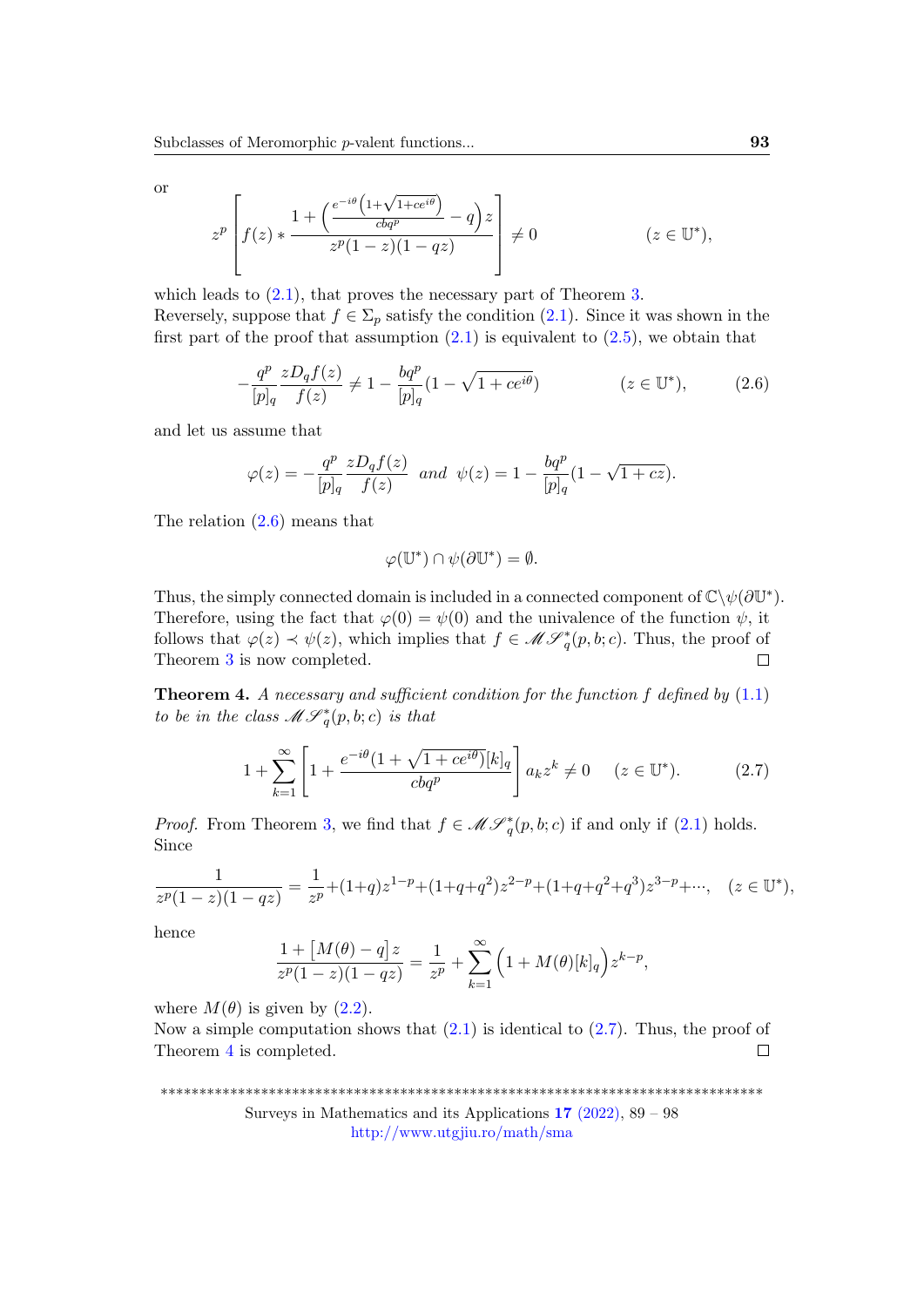$\Box$ 

<span id="page-5-4"></span>**Theorem 5.** If  $f \in \Sigma_p$  satisfies the inequality

<span id="page-5-0"></span>
$$
\sum_{k=1}^{\infty} \left[ [k]_q (|1 + \sqrt{1 + ce^{i\theta}}|) + c|b|q^p \right] |a_k| < c|b|q^p \tag{2.8}
$$

then  $f \in \mathcal{MF}^*_q(p, b; c)$ .

Proof. Since

$$
\left|1 + \sum_{k=1}^{\infty} \left(\frac{cbq^p + e^{-i\theta}(1 + \sqrt{1 + ce^{i\theta}})[k]_q}{cbq^p}\right) a_k z^k\right|
$$
  
\n
$$
\geq 1 - \left|\sum_{k=1}^{\infty} \left(\frac{cbq^p + e^{-i\theta}(1 + \sqrt{1 + ce^{i\theta}})[k]_q}{cbq^p}\right) a_k z^k\right|
$$
  
\n
$$
\geq 1 - \sum_{k=1}^{\infty} \left(\frac{cb|q^p + (1 + \sqrt{1 + ce^{i\theta}})[k]_q}{c|b|q^p}\right) |a_k| > 0.
$$

Thus, the inequality [\(2.8\)](#page-5-0) holds and our result follows from Theorem [4.](#page-4-2)

<span id="page-5-3"></span>**Theorem 6.** If  $f \in \Sigma_p$ , then  $f \in \mathcal{MK}_q(p, b; c)$  if and only if

<span id="page-5-2"></span>
$$
z^{p}\left[f(z) * \frac{1 - \left[\frac{1 + M(\theta)}{[p]_q} - \left(M(\theta) - q - q^2\right)\right]z - \left(M(\theta) - q\right)\left(q + \frac{1}{[p]_q}\right)qz^2}{z^p(1 - z)(1 - qz)(1 - q^2z)}\right] \neq 0 \qquad (z \in \mathbb{U}^*),\tag{2.9}
$$

where  $M(\theta)$  is given by  $(2.2)$ .

*Proof.* From [\(1.5\)](#page-2-1) it follows that  $f \in \mathcal{MK}_q(p,b;c)$  if and only if  $-\frac{q^p}{|p|}$  $\frac{q^{\nu}}{[p]_q}zD_qf \in$  $\mathscr{M}\mathscr{S}_{q}^{*}(p, b; c)$ . Then from Theorem [3,](#page-3-4) the function  $-\frac{q^{p}}{|p|}$  $\frac{q^p}{[p]_q} z D_q f \in \mathcal{MF}^*_q(p, b; c)$  if and only if

<span id="page-5-1"></span>
$$
z^{p}\left[-\frac{q^{p}}{[p]_{q}}zD_{q}f*g(z)\right] \neq 0, \qquad (z \in \mathbb{U}^{*}), \tag{2.10}
$$

where

$$
g(z) = \frac{1 + [M(\theta) - q]z}{z^p(1 - z)(1 - qz)}.
$$

On a basic computation we note that

$$
D_q g(z) = \frac{g(qz) - g(z)}{(q-1)z}
$$
  
= 
$$
\frac{-[p]_q + [1 + M(\theta) - [p]_q (M(\theta) - q - q^2)] z + (M(\theta) - q) (q[p]_q + 1) q z^2}{q^p z^{p+1} (1-z)(1-qz)(1-q^2 z)}
$$

\*\*\*\*\*\*\*\*\*\*\*\*\*\*\*\*\*\*\*\*\*\*\*\*\*\*\*\*\*\*\*\*\*\*\*\*\*\*\*\*\*\*\*\*\*\*\*\*\*\*\*\*\*\*\*\*\*\*\*\*\*\*\*\*\*\*\*\*\*\*\*\*\*\*\*\*\*\*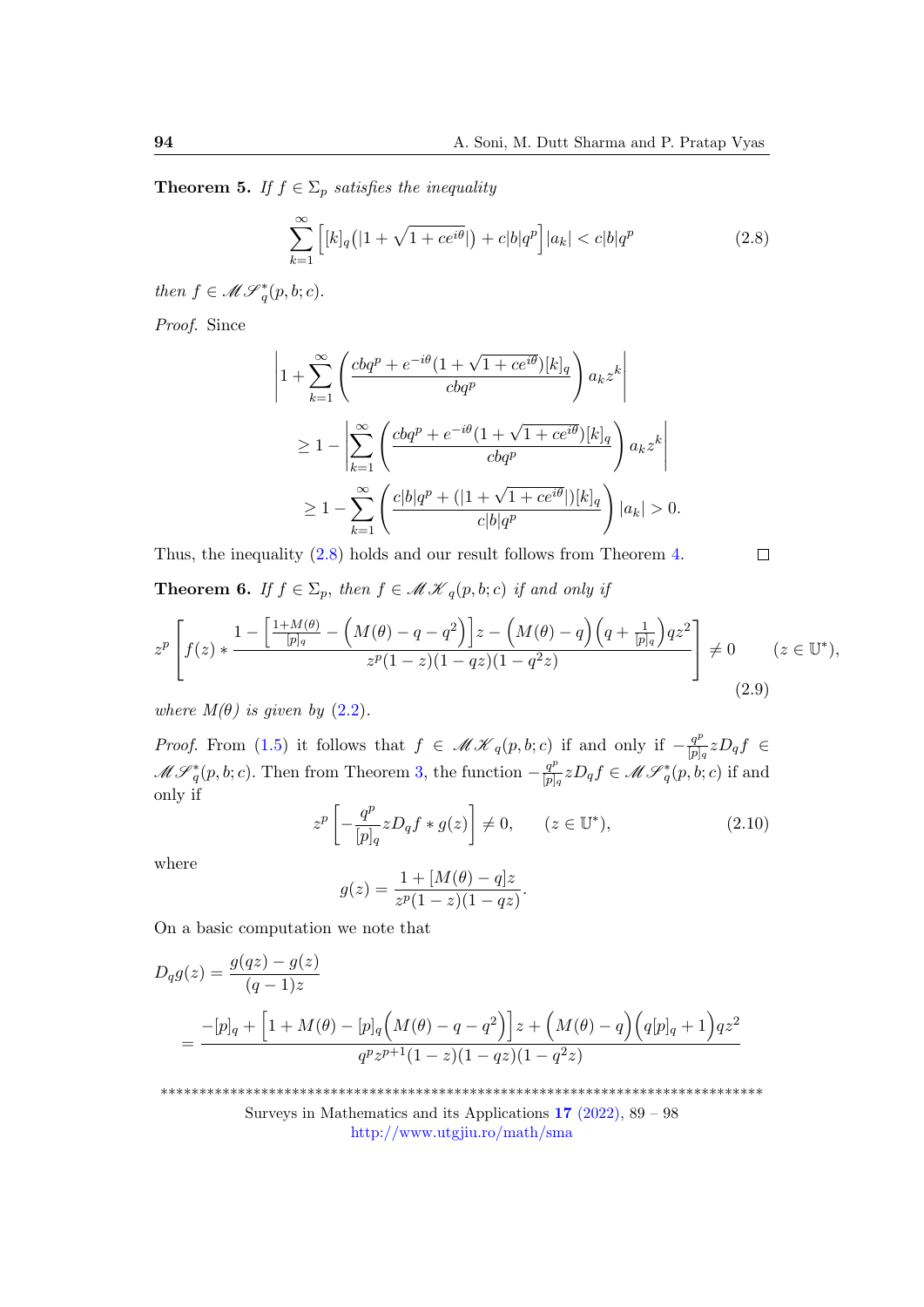and therefore

$$
-\frac{q^p}{[p]_q}zD_qg(z) = \frac{1 - \left[\frac{1 + M(\theta)}{[p]_q} - \left(M(\theta) - q - q^2\right)\right]z - \left(M(\theta) - q\right)\left(q + \frac{1}{[p]_q}\right)qz^2}{z^p(1 - z)(1 - qz)(1 - q^2z)}.
$$

Using the above relation and the identity

$$
\left(-\frac{q^p}{[p]_q} z D_q f(z)\right) * g(z) = f(z) * \left(-\frac{q^p}{[p]_q} z D_q g(z)\right),
$$

it is simple to check that  $(2.10)$  is identical to  $(2.9)$ . Thus, the proof of Theorem [6](#page-5-3)  $\Box$ is completed.

<span id="page-6-1"></span>**Theorem 7.** A necessary and sufficient condition for the function  $f$  defined by  $(1.1)$ to be in the class  $\mathscr{M} \mathscr{K}_q(p, b; c)$  is that

<span id="page-6-0"></span>
$$
1 + \sum_{k=1}^{\infty} \left( \frac{cbq^p + e^{-i\theta} (1 + \sqrt{1 + ce^{i\theta}})[k]_q}{cbq^p} \right) \left( 1 - \frac{[k]_q}{[p]_q} \right) a_k z^k \neq 0 \quad (z \in \mathbb{U}^*). \tag{2.11}
$$

*Proof.* From Theorem [6,](#page-5-3) we find that  $f \in \mathcal{MK}_q(p, b; c)$  if and only if [\(2.9\)](#page-5-2) holds.

Since

$$
\frac{1}{z^p(1-z)(1-qz)(1-q^2z)} = \frac{1}{z^p} + (1+q+q^2)z^{1-p} + (1+q+2q^2+q^3+q^4)z^{2-p} + (1+q+2q^2+2q^3+2q^4+q^5+q^6)z^{3-p} + \cdots, \quad (z \in \mathbb{U}^*),
$$

hence

$$
\frac{1 - \left[\frac{1 + M(\theta)}{[p]_q} - (M(\theta) - q - q^2)\right]z - \left(M(\theta) - q\right)\left(q + \frac{1}{[p]_q}\right)qz^2}{z^p(1 - z)(1 - qz)(1 - q^2z)} \\
= \frac{1}{z^p} + \sum_{k=1}^{\infty} \left(1 + M(\theta)[k]_q\right)\left(1 - \frac{[k]_q}{[p]_q}\right)z^{k - p} \quad (z \in \mathbb{U}^*),
$$

where  $M(\theta)$  is given by  $(2.2)$ .

Now a simple computation shows that  $(2.9)$  is identical to  $(2.11)$ . Thus, the proof of Theorem [7](#page-6-1) is completed.  $\Box$ 

Using similar arguments to those in the proof of Theorem [5,](#page-5-4) we may also prove the next result.

**Theorem 8.** If  $f \in \Sigma_p$  satisfies the inequality

$$
\sum_{k=1}^{\infty} \left[ [k]_q (|1 + \sqrt{1 + ce^{i\theta}}|) + c|b|q^p \right] \left( 1 - \frac{[k]_q}{[p]_q} \right) |a_k| < c|b|q^p \tag{2.12}
$$

then  $f \in \mathcal{MK}_q(p, b; c)$ .

\*\*\*\*\*\*\*\*\*\*\*\*\*\*\*\*\*\*\*\*\*\*\*\*\*\*\*\*\*\*\*\*\*\*\*\*\*\*\*\*\*\*\*\*\*\*\*\*\*\*\*\*\*\*\*\*\*\*\*\*\*\*\*\*\*\*\*\*\*\*\*\*\*\*\*\*\*\*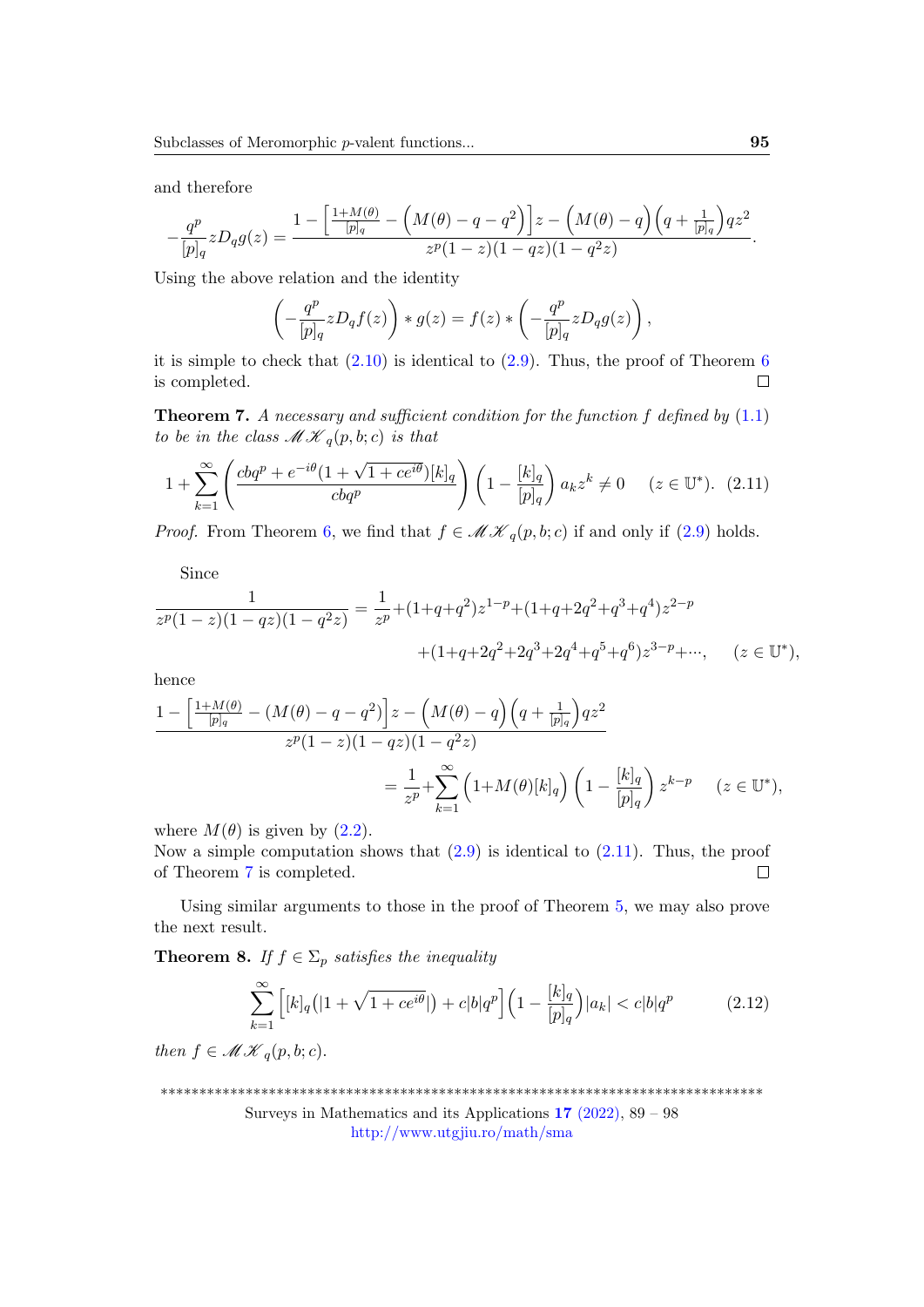### References

- <span id="page-7-3"></span>[1] S. Agrawal and S.K. Sahoo, A generalization of starlike functions of order  $\alpha$ , Hokkaido Math. J., 46(2017), 15-27. [MR3677873.](http://www.ams.org/mathscinet-getitem?mr=3677873) [Zbl 1361.30017](https://zbmath.org/?q=an:1361.30017)
- <span id="page-7-9"></span>[2] M.K. Aouf, J. Dziok and J. Sokol, *On a subclass of strongly starlike functions*. Appl. Math. Letters, 24 (2011), 27-32. [MR2727984.](http://www.ams.org/mathscinet-getitem?mr=2727984) [Zbl 1202.30014.](https://zbmath.org/?q=an:1202.30014)
- <span id="page-7-6"></span>[3] M.K. Aouf, A.O. Mostafa and H.M. Zayed, Convolution properties for some subclasses of meromorphic functions of complex order, Abstr. Appl. Anal., (2015), 6pages, Article ID 973613[.MR3378565.](http://www.ams.org/mathscinet-getitem?mr=3378565) [Zbl 1433.30028.](https://zbmath.org/?q=an:1433.30028)
- <span id="page-7-10"></span>[4] N.E. Cho, V. Kumar, O.S. Kwon and Y.J. Sim, Coefficient bounds for certain subclasses of starlike functions, J. Inequal. Appl. 2019 (2019) :276 13 pages. https://doi.org/10.1186/s13660-019-2231-3. [MR4025537.](http://www.ams.org/mathscinet-getitem?mr=4025537)
- <span id="page-7-5"></span>[5] G. Gasper and M. Rahman, Basic Hypergeometric Series, Cambridge University Press, Cambridge, 1990.
- <span id="page-7-0"></span>[6] F.H. Jackson, On q-functions and a certain difference operator, Trans. R. Soc. Edinb., 46(2)(1909), 253-281.
- <span id="page-7-1"></span>[7] F.H. Jackson, On q-definite integrals, Quart. J. Pure Appl. Math., 41(1910), 193-203. [JFM 41.0317.04.](https://zbmath.org/?q=an:41.0317.04)
- <span id="page-7-2"></span>[8] F.H. Jackson, q-difference equations, Amer. J. Math., 32(1910), 305-314. [MR1506108.](http://www.ams.org/mathscinet-getitem?mr=1506108)
- <span id="page-7-7"></span>[9] S. Kant and P. P. Vyas, Convolution properties for certain subclasses of meromorphic p-valent functions, J. Fract. Calc. Appl.  $12(2)(2021)$ , 197-203.
- <span id="page-7-11"></span>[10] R. Kargar and L. Trojnar-Spelina, Some applications of differential subordination for certain starlike functions, Turkish J. Math. 43 4(2019), 1979- 1987. [MR3992664.](http://www.ams.org/mathscinet-getitem?mr=3992664) [Zbl 1433.30037.](https://zbmath.org/?q=an:1433.30037)
- <span id="page-7-8"></span>[11] E. Niczyporowicz , Krzywe plaskie, PWN, Warszawa 1991.
- <span id="page-7-4"></span>[12] S.D. Purohit and R.K. Raina, Certain subclasses of analytic functions associated with fractional q-calculus operators, Math. Scand.,  $109(1)(2011)$ , 55-70. [MR2831147.](http://www.ams.org/mathscinet-getitem?mr=2831147) [Zbl 1229.33027.](https://zbmath.org/?q=an:1229.33027)
- <span id="page-7-12"></span>[13] R.K. Raina and J. Sokol, On a class of analytic functions governed by subordination, Acta Univ. Sapientiae Math., 11(1) (2019), 144-155. [MR3995744.](http://www.ams.org/mathscinet-getitem?mr=3995744) [Zbl 1432.30013.](https://zbmath.org/?q=an:1432.30013)

<sup>\*\*\*\*\*\*\*\*\*\*\*\*\*\*\*\*\*\*\*\*\*\*\*\*\*\*\*\*\*\*\*\*\*\*\*\*\*\*\*\*\*\*\*\*\*\*\*\*\*\*\*\*\*\*\*\*\*\*\*\*\*\*\*\*\*\*\*\*\*\*\*\*\*\*\*\*\*\*</sup>

Surveys in Mathematics and its Applications 17 [\(2022\),](http://www.utgjiu.ro/math/sma/v17/v17.html) 89 – 98 <http://www.utgjiu.ro/math/sma>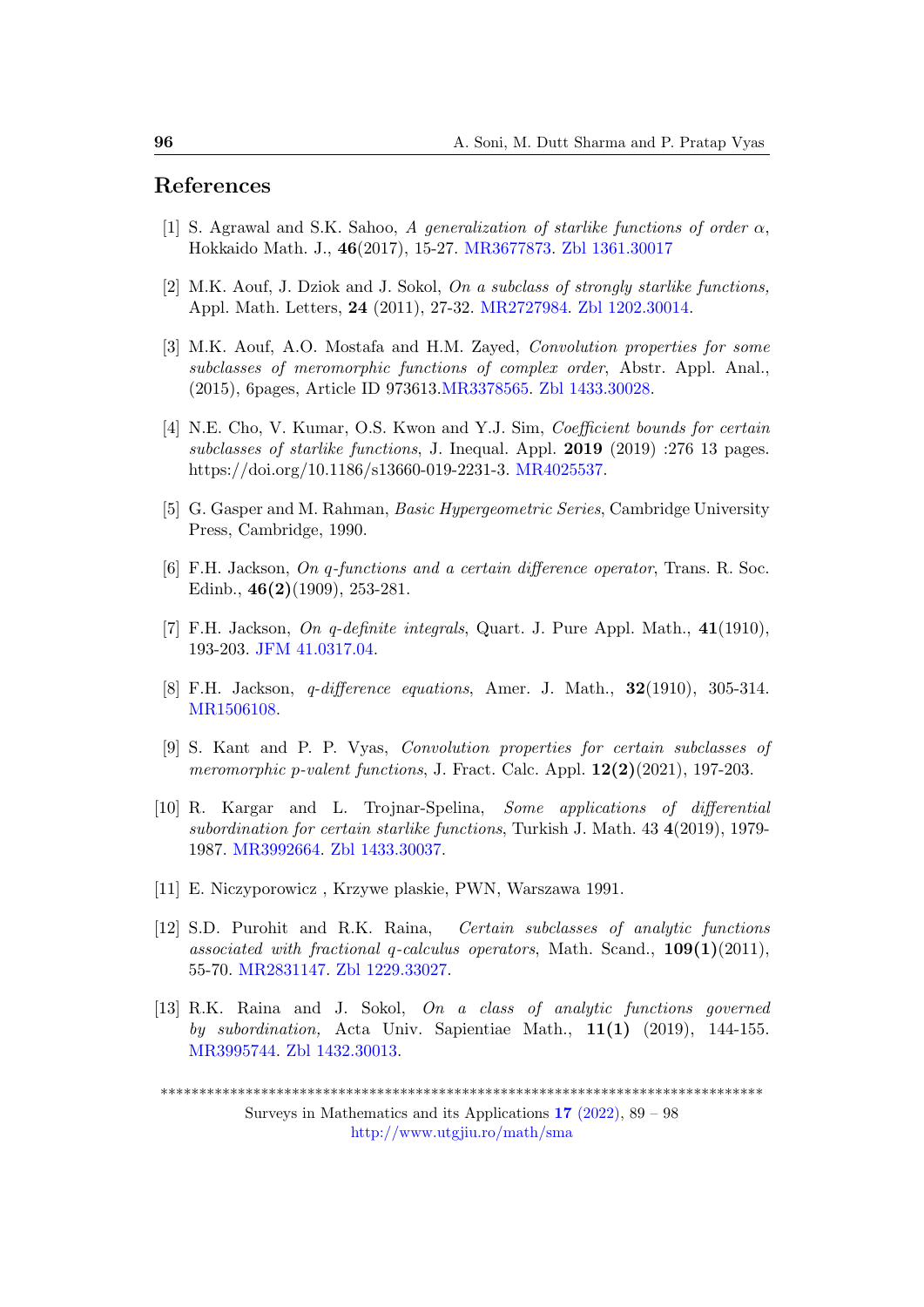- <span id="page-8-7"></span>[14] R.K. Raina, P. Sharma and J. Sokol, Certain classes of analytic functions related to the Crescent-Shaped regions, J. Contemp. Mathemat. Anal., (53)(2018), 355- 362. [MR3900220.](http://www.ams.org/mathscinet-getitem?mr=3900220) [Zbl 1428.30022.](https://zbmath.org/?q=an:1428.30022)
- <span id="page-8-4"></span>[15] T.M. Seoudy, Classes of analytic functions associated with certain integral operator, Electron. J. Math. Anal. Appl., 4(2)(2016), 254-258. [Zbl 06778612.](https://zbmath.org/?q=an: 06778612)
- <span id="page-8-5"></span>[16] T.M. Seoudy and M.K. Aouf, Convolution properties for certain classes of analytic functions defined by q-derivative operator, Abstr. Appl. Anal.,  $(2014)$ , 7pages, Article ID 846719. [MR3272218](http://www.ams.org/mathscinet-getitem?mr=3272218 ) . [Zbl 07023188.](https://zbmath.org/?q=an: 07023188)
- <span id="page-8-0"></span>[17] H. Shamsan and S. Latha, On generalized bounded mocanu variation related to q-derivative and conic regions, Annals of Pure and Applied Mathematics,  $17(1)(2018)$ , 67-83.
- <span id="page-8-8"></span>[18] J. Sokol, Coefficient estimates in a class of strongly starlike functions, Kyungpook Math. J., 49 (2009), 349-353. [MR2554891.](http://www.ams.org/mathscinet-getitem?mr=2554891 ) [Zbl 1176.30068.](https://zbmath.org/?q=an: 1176.30068)
- <span id="page-8-1"></span>[19] H.M. Srivastava, Operators of basic (or q-) calculus and fractional q-calculus and their applications in geometric function theory of complex analysis, Iran. J. Sci. Technol. Trans. A Sci., 44(1)(2020), 327-344.
- <span id="page-8-2"></span>[20] H.M. Srivastava and D. Bansal, Close-to-convexity of a certain family of q-Mittag-Leffler functions, J. Nonlinear Var. Anal., 1(2017), 61-69. [Zbl](https://zbmath.org/?q=an: 1400.30035) [1400.30035.](https://zbmath.org/?q=an: 1400.30035)
- <span id="page-8-6"></span>[21] R. Srivastava and H.M. Zayed, Subclasses of analytic functions of complex order defined by q-derivative operator, Stud. Univ. Babes-Bolyai Math.,  $64(1)(2019)$ , 71-80. [MR3928603.](http://www.ams.org/mathscinet-getitem?mr=3928603 ) [Zbl 1438.30099.](https://zbmath.org/?q=an:1438.30099)
- <span id="page-8-9"></span>[22] Y. Yunus, A.B. Akbarally and S.A. Halim, On a subclass of starlike functions associated with generalized cardioid, Int. J. Appl. Math., 33(5) (2020), 765-782.
- <span id="page-8-3"></span>[23] H.M. Zayed and M.K. Aouf, Subclasses of analytic functions of complex order associated with q-mittag leffler function, J. Egyptian Math. Soc.,  $26(2)(2018)$ , 278-286. [MR4092168.](http://www.ams.org/mathscinet-getitem?mr=4092168) [Zbl 1435.30071.](https://zbmath.org/?q=an: 1435.30071)

Amit Soni Department of Mathematics, Government Engineering College, Bikaner-334001, INDIA e-mail: aamitt1981@gmail.com

Matri Dutt Sharma Department of Physics,

\*\*\*\*\*\*\*\*\*\*\*\*\*\*\*\*\*\*\*\*\*\*\*\*\*\*\*\*\*\*\*\*\*\*\*\*\*\*\*\*\*\*\*\*\*\*\*\*\*\*\*\*\*\*\*\*\*\*\*\*\*\*\*\*\*\*\*\*\*\*\*\*\*\*\*\*\*\*